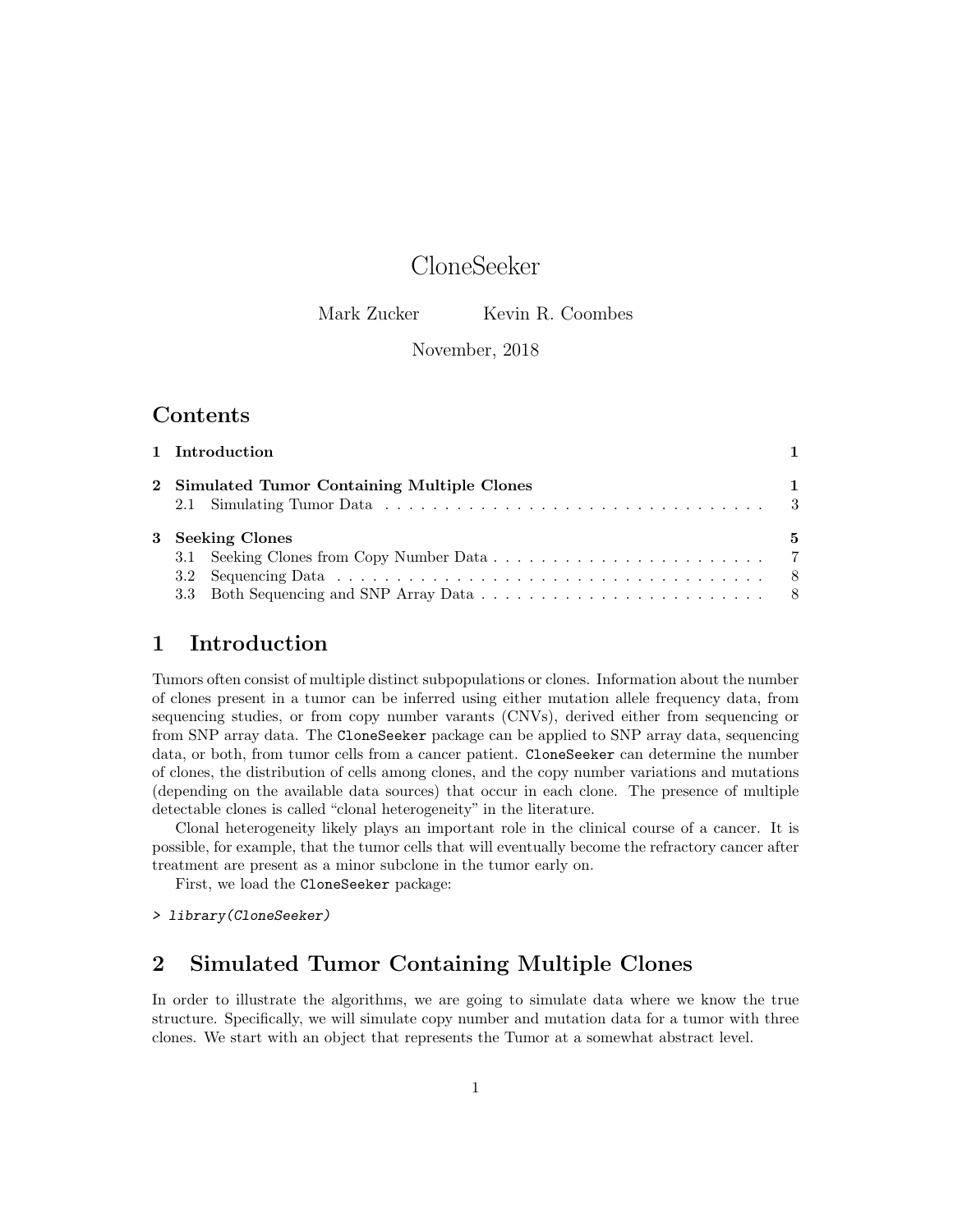```
> set.seed(21303) # for reproducibility
> simTumor <- Tumor(c(5, 3, 2), rounds = 100,
                    nu = 10, pcnv = 0.8, norm.contam = FALSE)
```
The first argument to the Tumor constructor is a vector that specifies the relative proportions of cells belonging to each clone; the length of the vector determines the number of clones. These values are automatically converted to fractions that add up to one:

```
> simTumor@psi
```

```
An object of class "WeightVector"
Slot "psi":
[1] 0.5 0.3 0.2
```
The second argument, rounds, specifies the number of generations through which the tumor clones are evolved. The idea is that new abnormalities, either in the form of mutations or copy number variants (CNVs), are acquired at each evolutionary step from some parent cell. The parameter nu is the expected number of new mutations and the parameter pcnv is the probability of a new CNV at each step. The final parameter, norm.contam, is a logical indicator of whether the tumor sample is assumed to include a subset of cells that represent non-cancerous "normal contamination".

The resulting simulated tumor contains descriptions of each individual clone. In the current implementation, these are stored as a list of clones.

```
> class(simTumor@clones)
```
[1] "list"

```
> length(simTumor@clones)
```
[1] 3

Individual clones contain descriptions of both CNVs and mutations.

```
> oneClone <- simTumor@clones[[1]]
> class(oneClone)
[1] "list"
> length(oneClone)
```
[1] 2

```
> names(oneClone)
```

```
[1] "cn" "seq"
```
The copy number data includes the chromosome, with start and end positions, the number of copies of the A and B alleles, an arbitrary "segment" identifier, and (as a residual from the simulated evolutionary history), a "parent" identifier.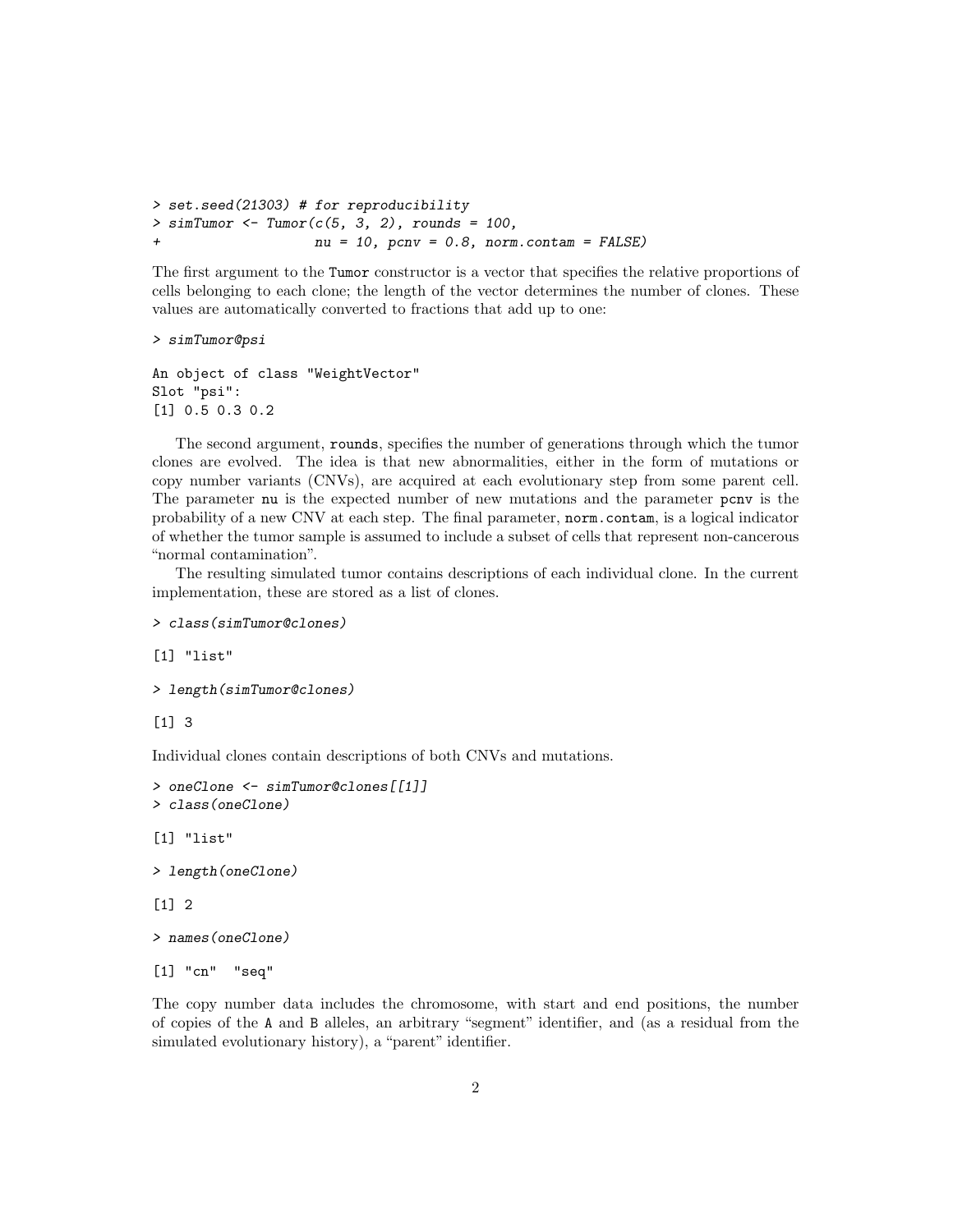> dim(oneClone\$cn)

[1] 320 7

> summary(oneClone\$cn)

chr start end A Min. : 1.000 Min. : 1 Min. : 512228 Min. :0.0000 1st Qu.: 4.000 1st Qu.: 41806795 1st Qu.: 58350286 1st Qu.:1.0000 Median : 9.000 Median :117639946 Median :139678132 Median :1.0000 Mean : 9.756 Mean :114603107 Mean :133296903 Mean :0.9969 3rd Qu.:15.000 3rd Qu.:181197780 3rd Qu.:208210950 3rd Qu.:1.0000 Max. :24.000 Max. :248891168 Max. :249250621 Max. :1.0000 B seg parent.index Min. :1.000 Min. : 1.00 Min. :2 1st Qu.:1.000 1st Qu.: 80.75 1st Qu.:2 Median :1.000 Median :160.50 Median :2 Mean :1.003 Mean :160.50 Mean :2 3rd Qu.:1.000 3rd Qu.:240.25 3rd Qu.:2 Max. :2.000 Max. :320.00 Max. :2

The mutation data has a chromosomal location, arbitrary segment and mutation identifiers, the number of mutated and wild type copies for each mutation, and the affected allele.

> dim(oneClone\$seq)

[1] 13 7

> oneClone\$seq

|                | chr |                 |                |     | start seg mut.id mutated.copies allele normal.copies |   |  |
|----------------|-----|-----------------|----------------|-----|------------------------------------------------------|---|--|
| $\mathbf{1}$   | 1   | 31289374        | $\overline{7}$ | 180 |                                                      | В |  |
| 2              |     | 2 138387098 38  |                | 181 |                                                      | A |  |
| 3              | 3   | 47508817 57     |                | 1   |                                                      | B |  |
| 4              | 5.  | 49397981 100    |                | 2   |                                                      | A |  |
| 5              |     | 5 107243459 102 |                | - 3 |                                                      | A |  |
| 6              |     | 5 141225198 105 |                | 4   |                                                      | B |  |
| $\overline{7}$ |     | 6 165607219 122 |                | -5  |                                                      | B |  |
| 8              |     | 7 123361439 135 |                | - 6 |                                                      | B |  |
| 9              |     | 12 27339877 201 |                | 182 |                                                      | B |  |
| 10             | 15  | 60248345 241    |                |     |                                                      | B |  |
| 11             | 18  | 9110856 267     |                | 183 |                                                      | A |  |
| 12             |     | 22 15038326 295 |                | - 8 |                                                      | B |  |
| 13             | 24  | 40007975 317    |                | 184 |                                                      |   |  |

#### 2.1 Simulating Tumor Data

Now that we have the tumor in place, we can simulate data arising from a sudy of that tumor.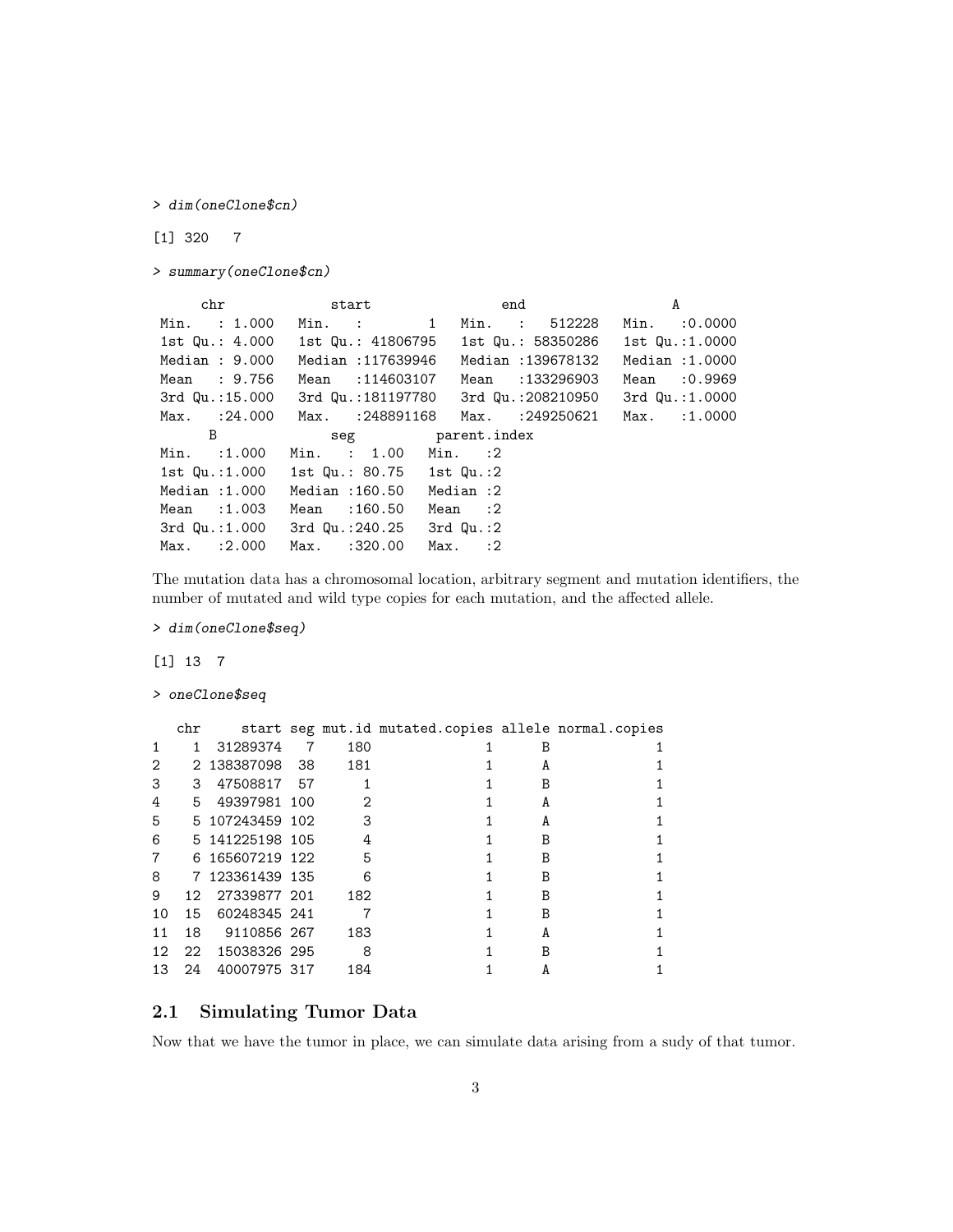```
> simData <- generateTumorData(simTumor,
+ snps.seq = 10000,
+ snps.cgh = 600000,
+mu = 70,+ sigma.reads = 25,
+ sigma0.lrr = 0.15,
+ sigma0.baf = 0.03,
+ density.sigma = 0.1)
```
For a description of the many parameters to the generateTumorData function, see the man page. The first two arguments are size parameters. The first, snp.seq, determines the number of germline variants to simulate; in the absence of separate copy number data, these are used to provide a crude estimate. The second, snps.cgh, represents the number of SNP locations on the simulated SNP chip from which copy number segments are derived. The remaining parameters control the simulated read depth and variabilty.

As with individual clones, the simulated data is structured as a list with separate data frames for the CNVs and mutations.

> class(simData) [1] "list" > length(simData) [1] 2

```
> names(simData)
```

```
[1] "cn.data" "seq.data"
```
The simulated copy number data includes chromosomal locations along with estimated log R ratios (LRR), B allele frequencies (BAF), separate intensity values for the two parental alleles (X and Y), and the number of SNPs in each segment (markers).

> cnDat <- simData\$cn.data > dim(cnDat) [1] 320 7

```
> summary(cnDat)
```

|                 |                               | chr seg LRR         | BAF             |
|-----------------|-------------------------------|---------------------|-----------------|
| Min. : 1.000    | Min. : 1.00                   | Min. $:-0.1268032$  | $Min.$ : 0.4355 |
| 1st Qu.: 4.000  | 1st Qu.: 80.75                | 1st Qu.:-0.0024181  | 1st Qu.:0.4996  |
| Median: 9.000   | Median : 160.50               | Median :- 0.0003218 | Median : 0.5000 |
| Mean : 9.756    | Mean : 160.50                 | Mean : 0.0003409    | Mean : 0.5010   |
| 3rd Qu.:15.000  | 3rd Qu.: 240.25               | 3rd Qu.: 0.0027016  | 3rd Qu.: 0.5005 |
| $Max.$ : 24.000 | $Max.$ :320.00                | Max. : 0.1739851    | Max. : 0.6678   |
|                 | $\mathbf{X}$ and $\mathbf{Y}$ | markers             |                 |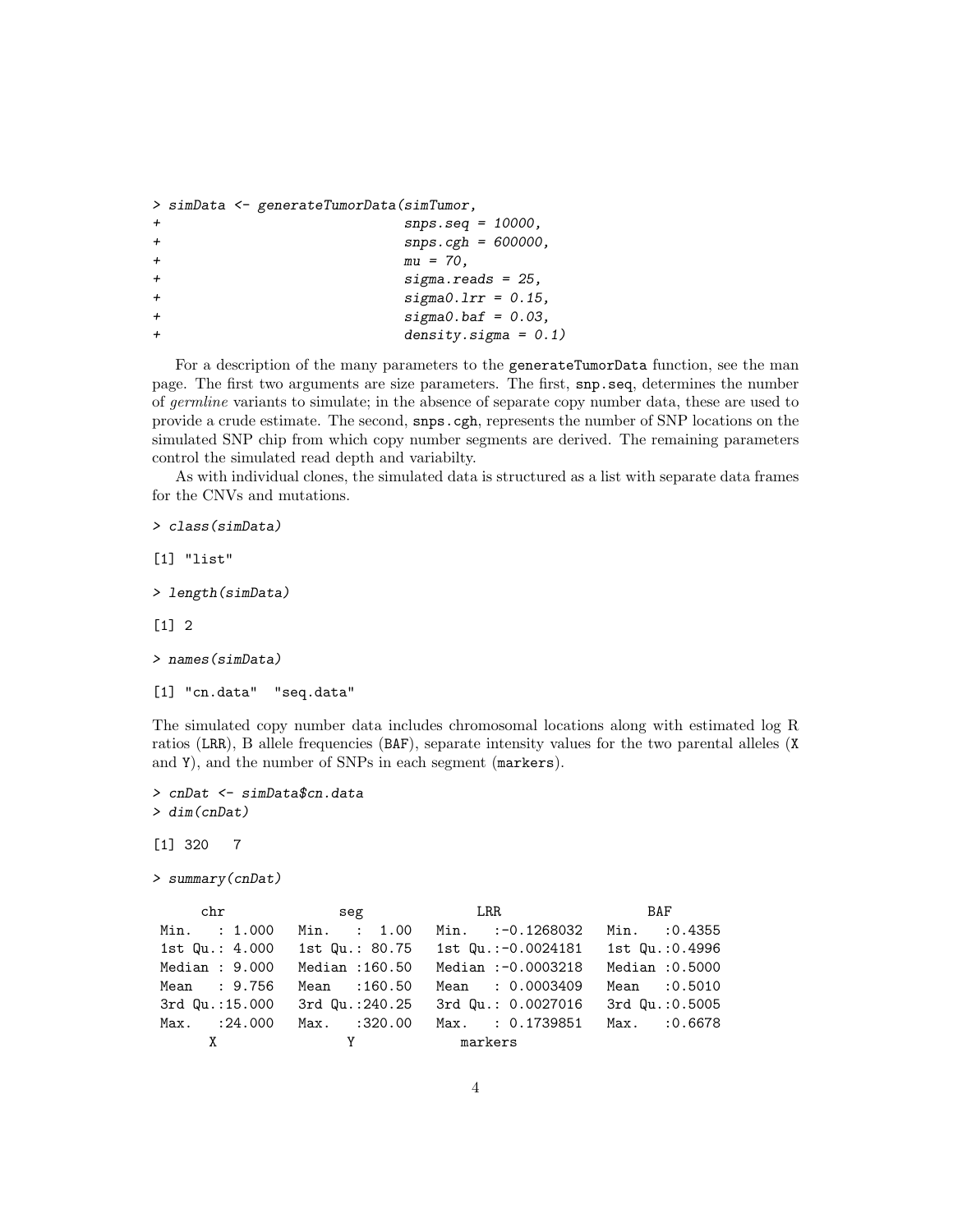| Min. : 0.9716   | Min. : 0.4962 Min. : 843 |               |  |
|-----------------|--------------------------|---------------|--|
| 1st Qu.: 0.9948 | 1st Qu.: 0.9942          | 1st Qu.: 1611 |  |
| Median : 0.9991 | Median : 0.9997          | Median: 1876  |  |
| Mean : 1.0035   | Mean : 0.9990            | Mean : 1875   |  |
| 3rd Qu.:1.0061  | 3rd Qu.:1.0059           | 3rd Qu.: 2136 |  |
| Max. :1.9881    | Max. :1.2891             | Max. :3006    |  |

The simulated sequencing data, in addition to chromosomal locations, has read counts for the number of reference alleles, alternate (meaning varianmt or mutated) alleles, total counts, the variant allele frequency (VAF), and a status indicator of whether the variant is believed to be germline or somatic.

```
> dim(simData$seq.data)
```
[1] 10026 8

```
> seqDat <- simData$seq.data
> somatic <- seqDat[seqDat$status=='somatic',]
> dim(seqDat)
```

```
[1] 10026 8
```

```
> summary(seqDat)
```

| chr               | seg             | mut.id refCounts                |                   |  |
|-------------------|-----------------|---------------------------------|-------------------|--|
| Min. : 1.000      | $Min.$ : 1.0    | Min. : 1.00                     | Min. : 24.00      |  |
| 1st Qu.: 4.000    | 1st Qu.: 80.0   | 1st Qu.: 7.25                   | 1st $Qu.: 60.00$  |  |
| Median: 9.000     | Median : 160.0  | Median: 20.50                   | Median: $70.00$   |  |
| Mean : 9.681      | Mean : 159.6    | Mean :260.38                    | Mean : 69.94      |  |
| 3rd Qu.:14.000    | 3rd Qu.:237.0   | 3rd Qu.:183.75                  | 3rd Qu.: 79.00    |  |
| $Max.$ : $24.000$ | Max. :320.0     | Max. : 951.00                   | $Max.$ : 166.00   |  |
|                   |                 | NA's :10000                     |                   |  |
|                   |                 |                                 |                   |  |
|                   |                 |                                 |                   |  |
| Min. : 13.0       | Min. : 0.09783  | Min. : 53.0                     | Length:10026      |  |
| 1st $Qu.: 60.0$   |                 | 1st Qu.: 0.46988 1st Qu.: 123.0 | Class : character |  |
| Median: $70.0$    | Median :0.50000 | Median : 140.0                  | Mode : character  |  |
| Mean : 69.8       | Mean : 0.49972  | Mean : 139.7                    |                   |  |
| 3rd Qu.: 79.0     | 3rd Qu.:0.52991 | 3rd Qu.:156.0                   |                   |  |
| $Max.$ : 125.0    | Max. : 0.74336  | Max. : 238.0                    |                   |  |

```
> table(seqDat$status)
```

```
germline somatic
```
10000 26

## 3 Seeking Clones

To run CloneSeeker, we will need a starting set of  $\psi$  vectors as inputs, where  $\psi$  records the fraction of cells belonging to each clone. For each  $\psi$  vector, the algorithm will compute the most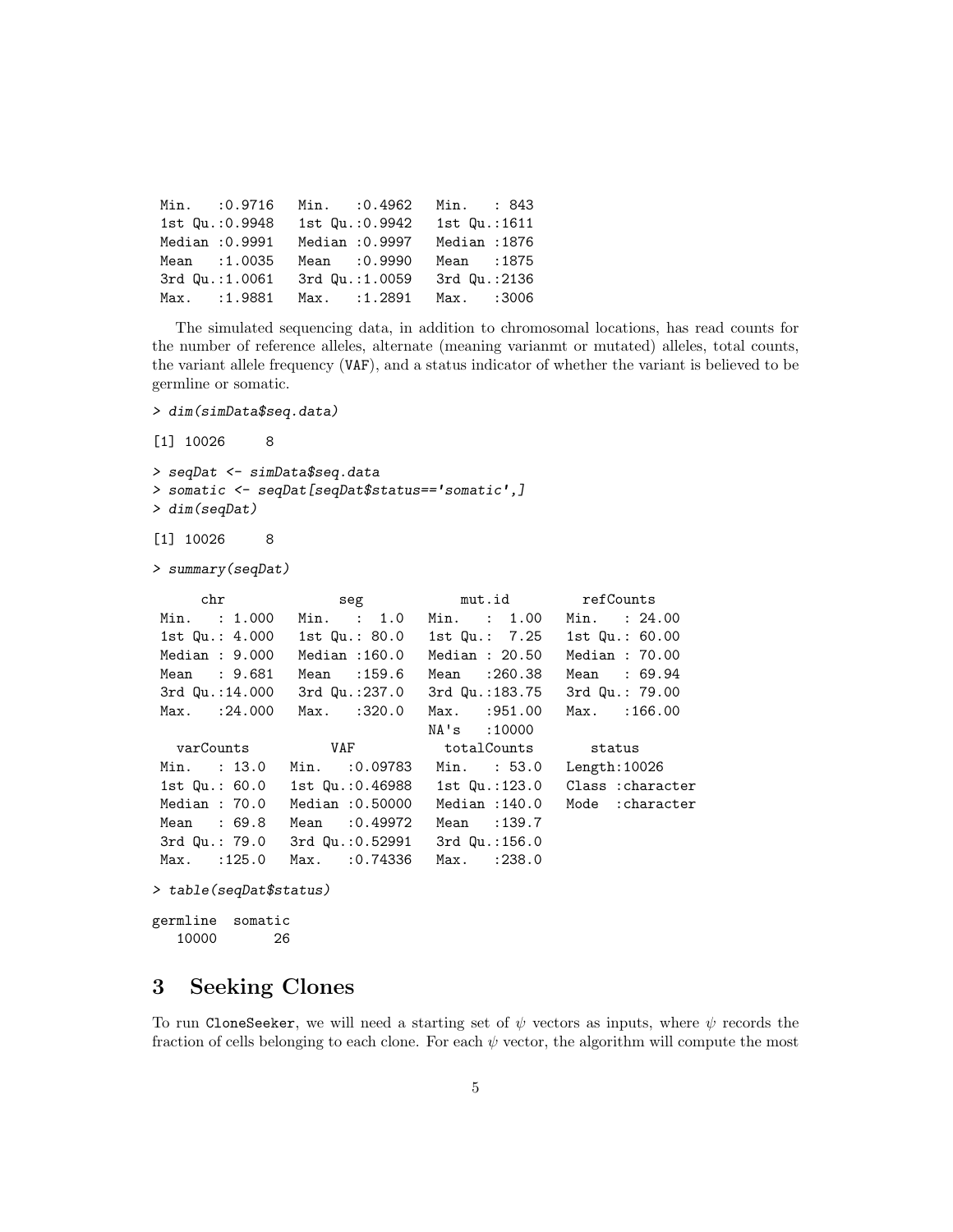probable copy number state for each clone at each segment. The maximum posterior probability is computed for each input  $\psi$  vector, and these probabilities are used to resample new potential  $\psi$  vectors. We usually start by considering every possible decomposition of the tumor into five clones, where the fraction assigned to each clone is a multiple of  $1/20 = 0.05$ . We can generate this initial matrix of  $\psi$  vectors as follows:

```
> psis <- generateSimplex(20, 5)
> dim(psis)
```
[1] 192 5

> head(psis)

|                       | $[0,1]$ $[0,2]$ $[0,3]$ $[0,4]$ $[0,5]$ |          |          |
|-----------------------|-----------------------------------------|----------|----------|
| [1,] 1.00 0.00 0.00   |                                         | 0        | 0        |
| $[2,]$ 0.95 0.05 0.00 |                                         | $\Omega$ | $\Omega$ |
| [3,] 0.90 0.10 0.00   |                                         | 0        | 0        |
| $[4,]$ 0.90 0.05 0.05 |                                         | 0        | 0        |
| $[5,]$ 0.85 0.15 0.00 |                                         | 0        | 0        |
| $[6,]$ 0.85 0.10 0.05 |                                         | 0        | 0        |

> tail(psis)

 $[$ ,1]  $[$ ,2]  $[$ ,3]  $[$ ,4]  $[$ ,5] [187,] 0.25 0.25 0.25 0.20 0.05 [188,] 0.25 0.25 0.25 0.15 0.10 [189,] 0.25 0.25 0.20 0.20 0.10 [190,] 0.25 0.25 0.20 0.15 0.15 [191,] 0.25 0.20 0.20 0.20 0.15 [192,] 0.20 0.20 0.20 0.20 0.20

For SNP array data, we also need, as input, a set of possible clonal segment copy number states. If none exists the function will automatically generate one. The version used here considers all possible copy number states from 0 to 5 copies, but it imposes a strong prior belief that two different clones cannot both gain and lose the same segment.

```
> cnmodels <- expand.grid(rep(list(0:5),5))
> include <- sapply(1:nrow(cnmodels), function(i) {
+ length(which(cnmodels[i,] >= 1))==5 | length(which(cnmodels[i,] <= 1)) == 5
+ })
> cnmodels <- cnmodels[include,]
```
Now we will define the other algorithm parameters:

```
> pars <- list(sigma0 = 1, # SNP-wise standard deviation
             ktheta = 0.3, # geometric prior parameter on number of clones
+ theta = 0.9, # geometric prior parameter on copy number changes
+ mtheta = 0.9, # gemoetric prior parameter on point mutations
```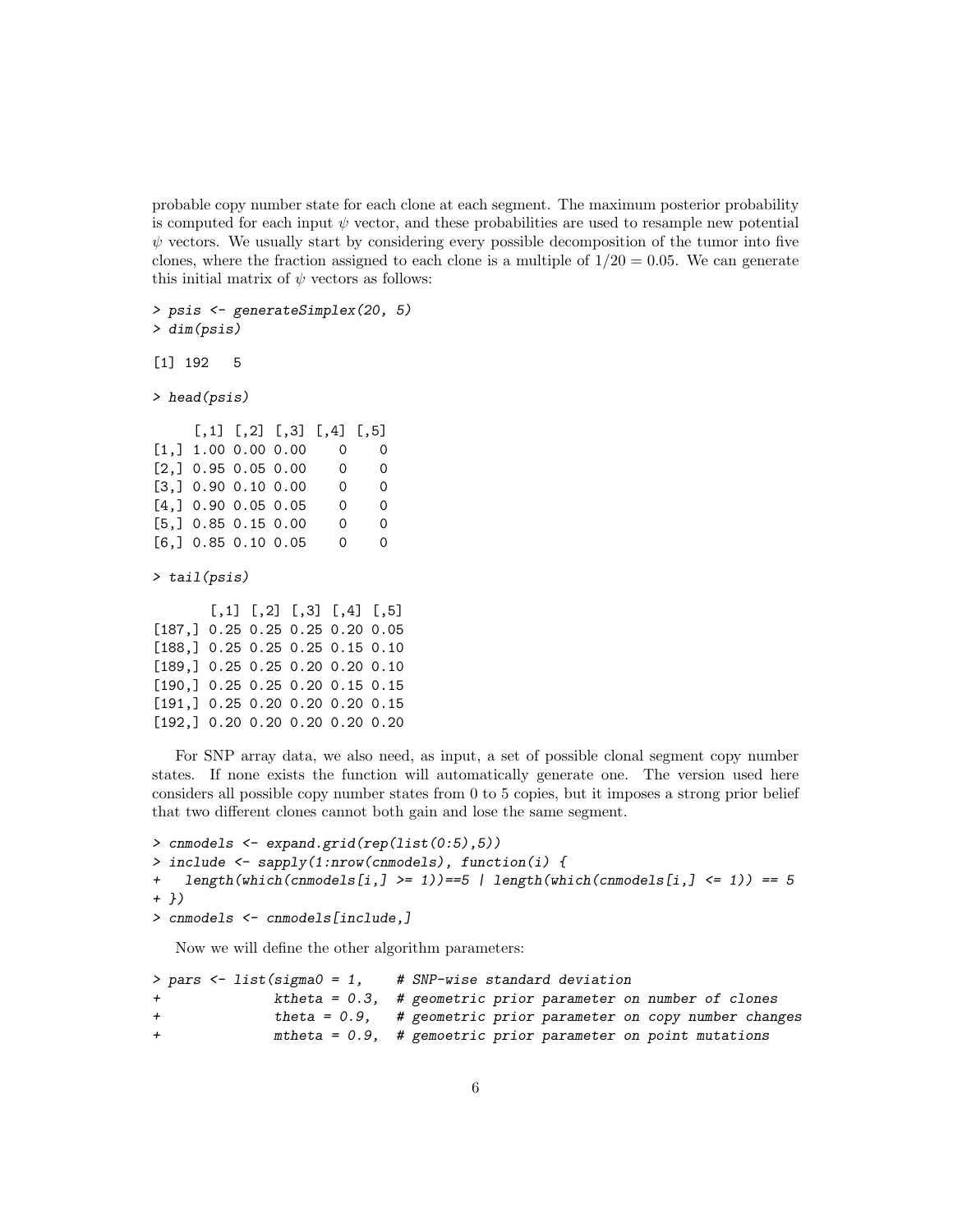| $+$ |             | alpha = $0.5$ , # parameter for a symmetric Dirichlet prior on psi         |
|-----|-------------|----------------------------------------------------------------------------|
| $+$ |             | thresh = $0.04$ , # smallest possible detectble clone                      |
| $+$ |             | $cutoff = 100$ , # filter out copy number segments supported by fewer SNPs |
| $+$ | O = 100.    | # number of new psi vectors resamples at each iteration                    |
| $+$ | $iters = 4$ | # number of iterations                                                     |

#### 3.1 Seeking Clones from Copy Number Data

The seekClones function can estimate the clonal architecture from copy number data, or from mutation and variant data, or jointly from both kinds of data. In this section, we will run the algorithm using only the copy number data. To do that, we set the varData argument to NULL.

```
> resCN <- seekClones(cndata = cnDat, vardata = NULL,
                     r = c cnmodels, psiset = psis, pars = pars)
```
Here are the results of the "CNV only" analysis of this sample:

> resCN\$psi [1] 0.5 0.3 0.2 0.0 0.0 > simTumor@psi An object of class "WeightVector" Slot "psi": [1] 0.5 0.3 0.2

In this case, CloneSeeker accurately estimates not only the number of clones but also the clonal fractions. Let's look at the clonal copy number assignments as well:

```
> trueCN_Assignments <- t(sapply(1:nrow(resCN$filtered.data$cndata.filt),
+ function(i) {
+ index <- rownames(simTumor@clones[[1]]$cn) ==
+ rownames(resCN$filtered.data$cndata.filt)[i]
+ sapply(1:length(simTumor@clones),function(j){
+ simTumor@clones[[j]]$cn$A[index] + simTumor@clones[[j]]$cn$B[index]
+ })
+ }))
> inferredCN_Assignments <- (resCN$A+resCN$B)[,1:length(simTumor@clones)]
> colnames(inferredCN_Assignments) <- colnames(trueCN_Assignments) <-
   paste("C", 1:3)
> data.frame(Truth = trueCN_Assignments,
+ Infer = inferredCN_Assignments)
   Truth.C.1 Truth.C.2 Truth.C.3 Infer.C.1 Infer.C.2 Infer.C.3
22 2 2 2 2 2 2
24 2 2 2 2 3 2
```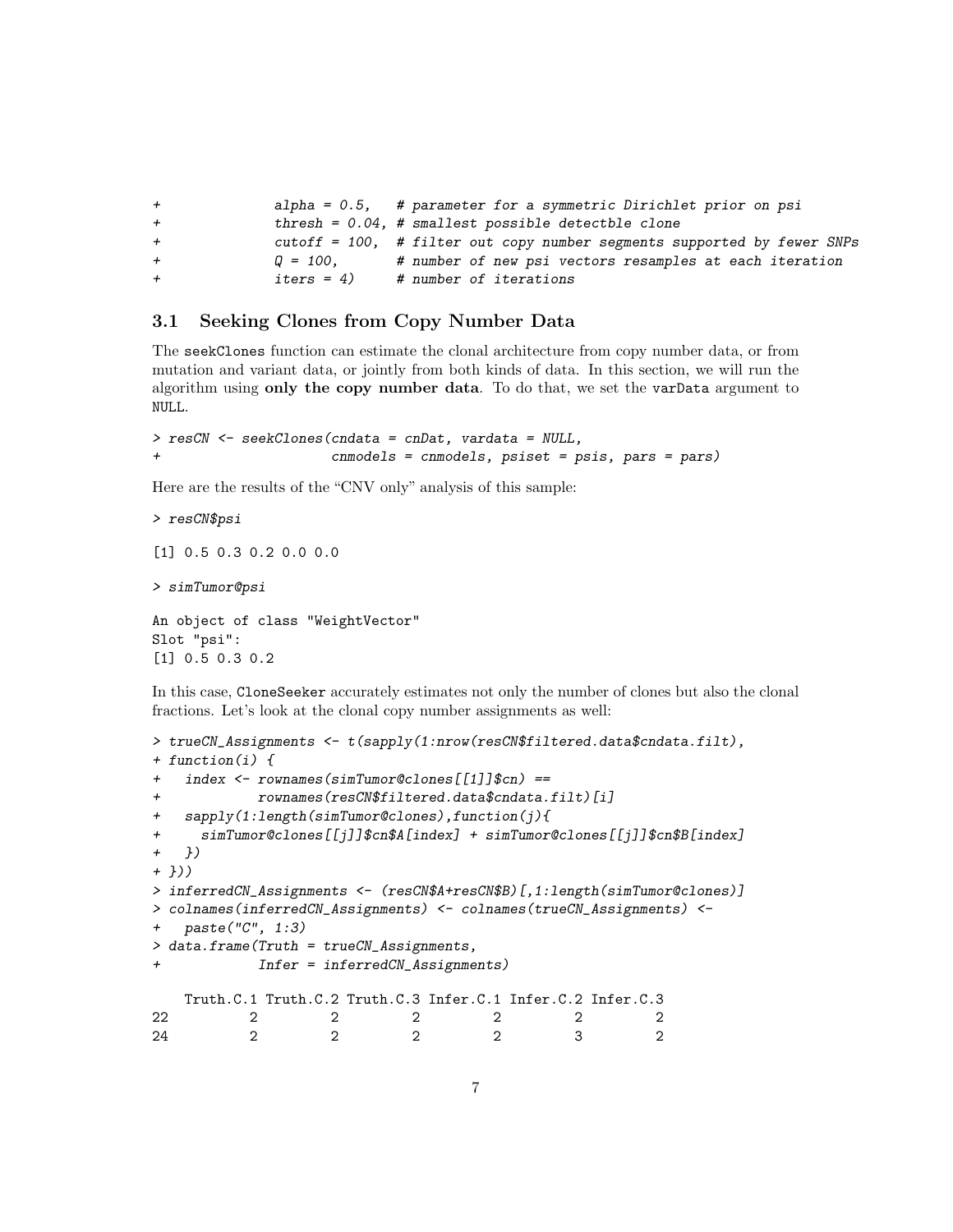| 128 | ∩ |   | റ | ◠ | റ |              |
|-----|---|---|---|---|---|--------------|
| 170 | 2 |   | っ |   | っ | $\mathbf{2}$ |
| 226 | 2 |   |   |   |   | 2            |
| 244 | 2 | 2 | っ | 3 | 2 | 2            |
| 248 | 2 | 2 | າ |   | ◠ | 2            |
| 297 | 2 | 2 | റ | ာ | 3 | 2            |
| 315 | っ |   | റ | ⌒ |   | 2            |

Although not perfect, the algorithm managed to correctly estimate most of the segment-wise allelic copy numbers of different clones.

#### 3.2 Sequencing Data

Now, let's illustrate the use of CloneSeeker in analyzing mutation data (by which we mean variant data such as one would find in a .vcf file) to seek clones. This time, we run the CloneSeeker algorithm with the cndata argument set to NULL.

```
> resMut <- seekClones(cndata = NULL, vardata = seqDat,
+ cnmodels = cnmodels, psiset = psis, pars = pars)
```
Here the results aren't as good; at least one of the actual clones has been split into separate pieces.

> resMut\$psi

[1] 0.53443247 0.19437358 0.10946443 0.10387835 0.05785117

> simTumor@psi

```
An object of class "WeightVector"
Slot "psi":
[1] 0.5 0.3 0.2
```
#### 3.3 Both Sequencing and SNP Array Data

Finally, we illustrate running CloneSeeker on a sample for which there is both SNP array and mutation data.

```
> resBoth <- seekClones(cndata = cnDat, vardata = somatic,
+ cnmodels = cnmodels, psiset = psis, pars = pars)
```
And we can look at the inferred allocation of tumor fraction to clones:

```
> resBoth$psi
```
[1] 0.45 0.30 0.15 0.05 0.05

> simTumor@psi